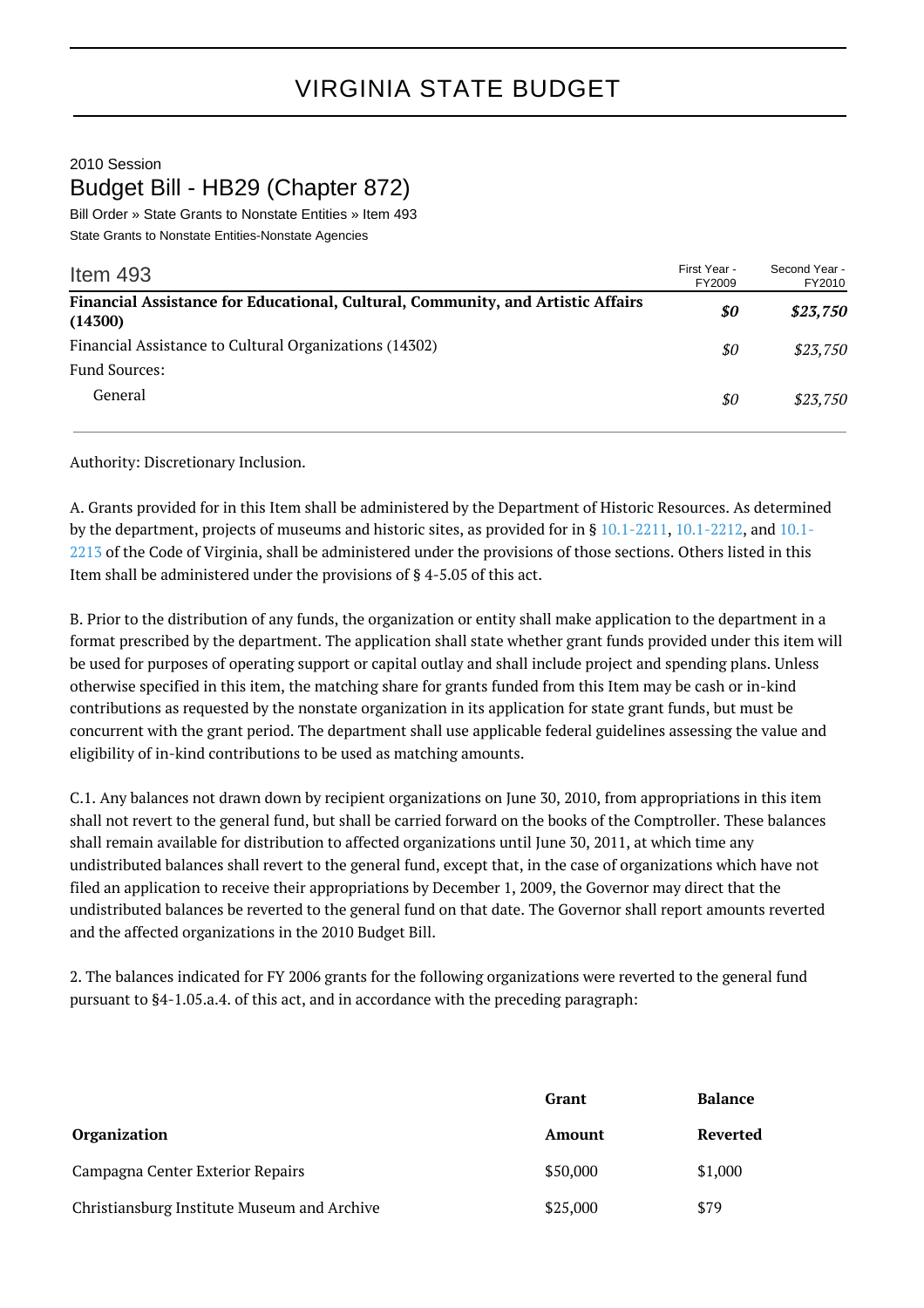| Connor House                                  | \$25,000 | \$20,593 |
|-----------------------------------------------|----------|----------|
| Dinwiddie Institute                           | \$12,500 | \$12,500 |
| Environmental Alliance for Senior Involvement | \$5,000  | \$4,376  |
| Old Brick House Foundation                    | \$75,000 | \$23,059 |
| Paramount Theatre                             | \$12,500 | \$328    |
| Riddick's Folly, Inc                          | \$4,233  | \$4,233  |
| King and Queen Marriott School Project        | \$50,000 | \$500    |

3. The balances indicated for FY 2007 grants for the following organizations were reverted to the general fund pursuant to §4-1.05.a.4. of this act:

|                                          | <b>Grant</b> | <b>Balance</b> |
|------------------------------------------|--------------|----------------|
| <b>Organization</b>                      | Amount       | Reverted       |
| Corrottoman Civic Center                 | \$20,000     | \$20,000       |
| Hampton Roads Arts Trust                 | \$100,000    | \$100,000      |
| Julian Stanley Wise Foundation           | \$12,500     | \$12,500       |
| Williamsburg Area Performing Arts Center | \$12,500     | \$5,500        |

4. Any undistributed balances for FY 2007 grants for the following organizations will revert to the general fund on June 30, 2009:

|                                         | Grant     | <b>Balance</b> |
|-----------------------------------------|-----------|----------------|
| <b>Organization</b>                     | Amount    | to Revert      |
| Autism Center of Virginia               | \$12,500  | \$12,500       |
| Birthplace of Country Music Alliance    | \$600,000 | \$45,706       |
| <b>Bristol Fire Museum</b>              | \$75,000  | \$75,000       |
| <b>Clover Community Center</b>          | \$25,000  | \$14,300       |
| <b>Connor House</b>                     | \$100,000 | \$100,000      |
| <b>Patrick County Music Association</b> | \$35,000  | \$35,000       |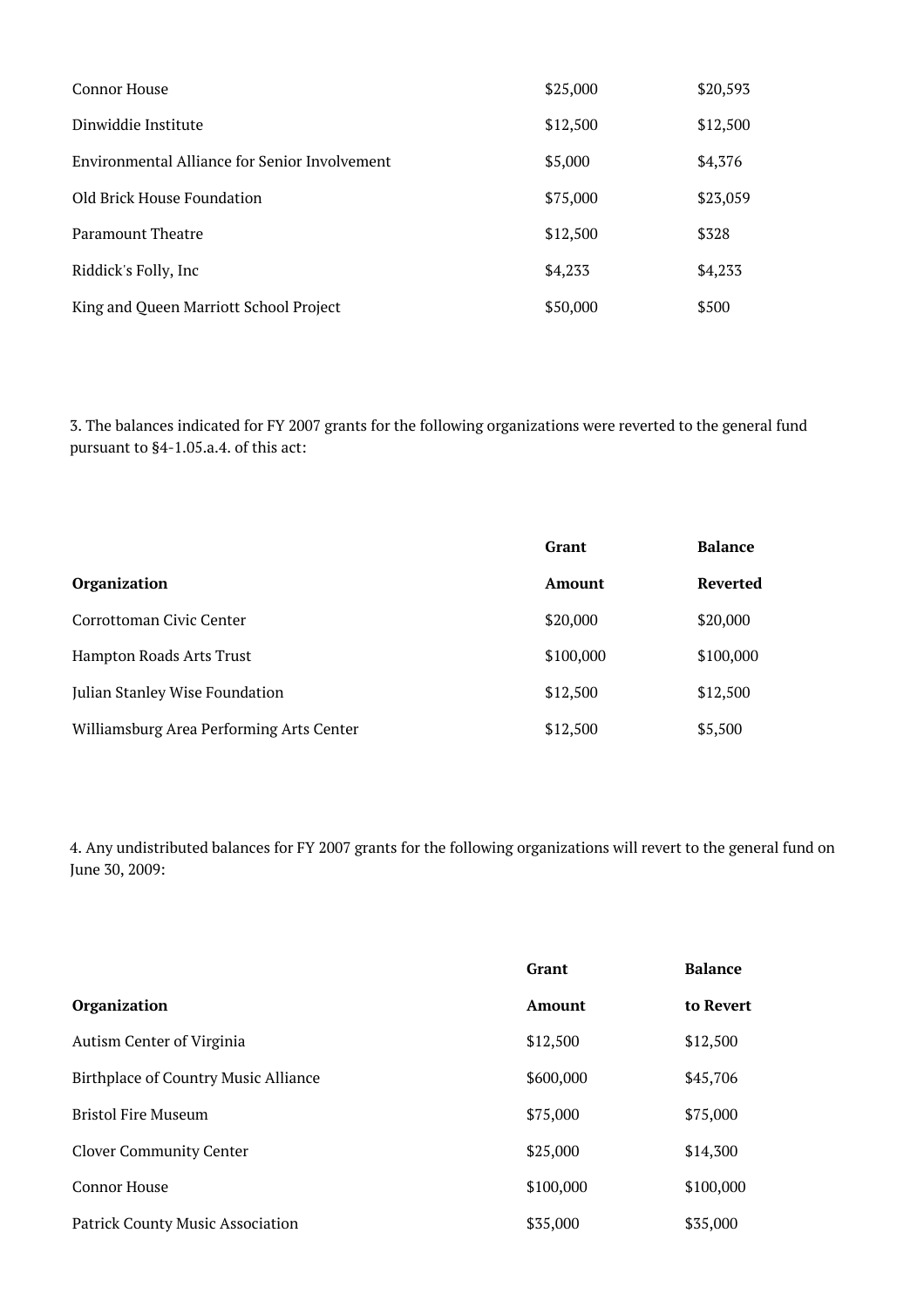| Pocahontas Train Station                           | \$25,000 | \$1,223 |
|----------------------------------------------------|----------|---------|
| Red Hill, to the Patrick Henry Memorial Foundation | \$5,000  | \$5,000 |
| R.E. Lee Commission                                | \$1,000  | \$1,000 |
| Winchester-Frederick County Historical Society     | \$20,000 | \$1,696 |
| Working Watermen's Memorial                        | \$2,000  | \$2,000 |

5. Any undistributed balances for FY 2008 grants for the following organization will revert to the general fund on June 30, 2009 (balance to revert reflects a five percent reduction to all FY 2008 nonstate agency grants under Item 481 of Chapter 847 of the 2007 Acts of Assembly that has already been transferred to the general fund):

|                                                         | Grant         | <b>Balance to</b> |
|---------------------------------------------------------|---------------|-------------------|
| Organization                                            | <b>Amount</b> | Revert            |
| <b>AARP</b> of Virginia                                 | \$75,000      | \$71,250          |
| Benjamin Lomond House, to Prince William County         | \$22,500      | \$21,375          |
| <b>Brandy Station Foundation</b>                        | \$15,000      | \$3,526           |
| Chatham Train Depot                                     | \$25,000      | \$23,750          |
| City of Fredericksburg - Historic Circuit Courthouse    | \$350,000     | \$107,401         |
| Dismal Swamp Canal Trail, to the City of Chesapeake for | \$50,000      | \$47,500          |
| Downing Gross Cultural Arts Center                      | \$5,000       | \$4,750           |
| Dunn's Meadow, to the Town of Abingdon for              | \$25,000      | \$23,750          |
| Economic Development Authority of Gloucester County     | \$25,000      | \$23,750          |
| Elizabeth House Project                                 | \$25,000      | \$23,750          |
| <b>Endview Plantation</b>                               | \$37,500      | \$35,625          |
| Floyd County Historical Preservation Trust              | \$37,500      | \$20,663          |
| Freedom Museum                                          | \$25,000      | \$23,750          |
| Gadsby's Tavern Museum                                  | \$18,750      | \$17,813          |
| Grandma Moses House, to Augusta County for the          | \$10,000      | \$9,500           |
| <b>Greenway Court</b>                                   | \$50,000      | \$47,500          |
| Hampton University Museum Foundation                    | \$25,000      | \$23,750          |
| Historic Blenheim                                       | \$20,000      | \$19,000          |
| <b>Historic Petersburg Foundation</b>                   | \$100,000     | \$95,000          |